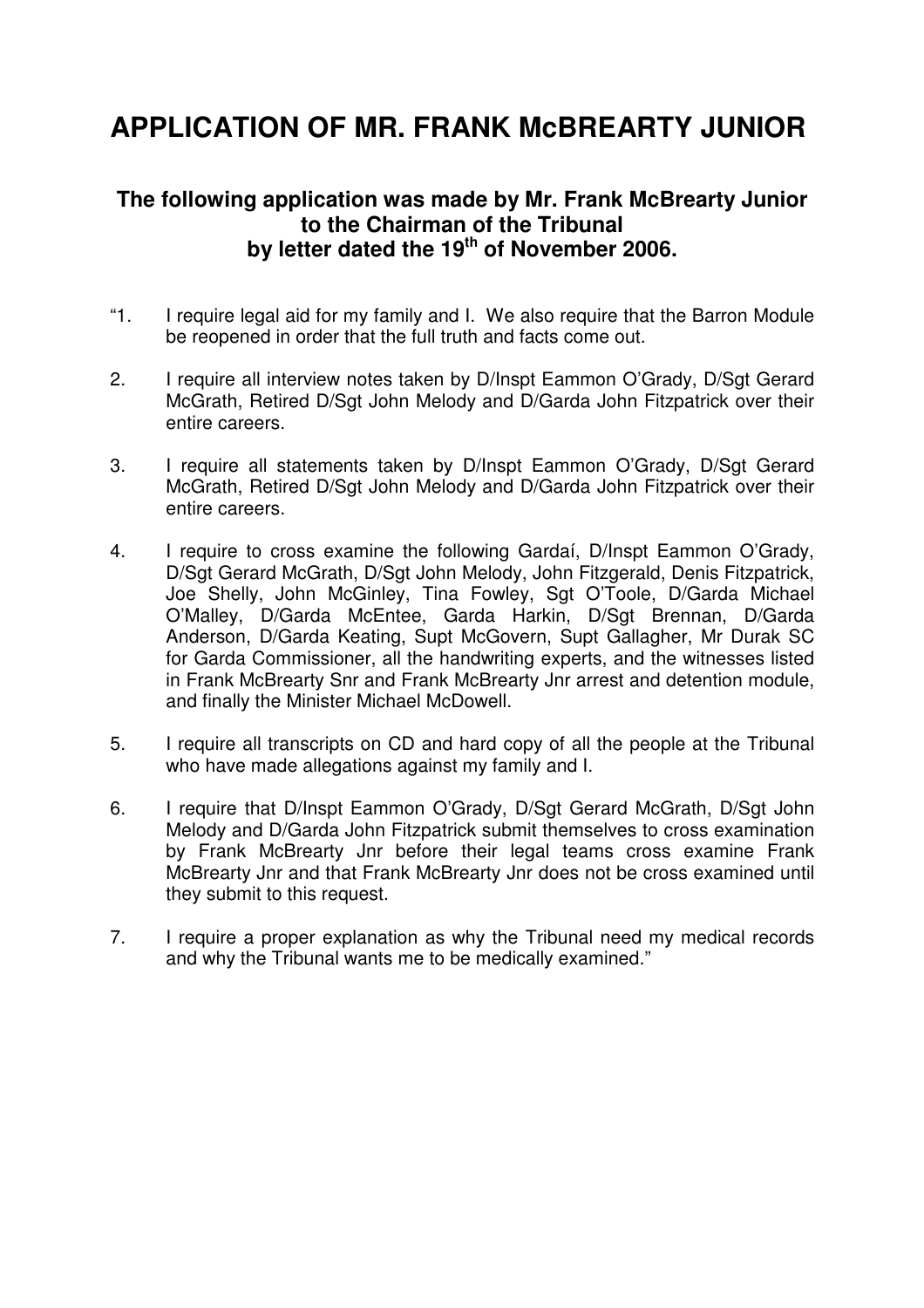# **TRIBUNAL OF INQUIRY**

### **INTO**

## **COMPLAINTS CONCERNING SOME GARDAI IN THE DONEGAL DIVISION**

**Appointed by Instrument made by the Minister for Justice, Equality and Law Reform on the 24th day of April, 2002 entitled Tribunals of Inquiry (Evidence) Act, 1921 (Establishment of Tribunal), 2002** 

# **RULING IN RESPECT OF APPLICATION OF MR. FRANK McBREARTY JUNIOR DATED THE 19TH OF NOVEMBER 2006**

### **Ruling of Mr. Justice Frederick Morris in respect of application of Mr. Frank McBrearty Junior dated the 19th of November 2006**

By letter dated the 19<sup>th</sup> of November 2006, Mr. Frank McBrearty Junior made an application to the Tribunal. It was made in the following context. Mr. Frank  $\overrightarrow{McB}$  McBrearty Junior on the 25<sup>th</sup> of October 2006 at Donegal Town courthouse declined to answer any questions put to him in cross-examination in the course of his evidence to the Tribunal and staged a walkout. Since that date he has requested that the Tribunal allow him the opportunity to submit to cross-examination on any date following the  $6<sup>th</sup>$  of December 2006 following his return from a business trip to the United States. The Tribunal has decided to allow him to return to the Tribunal to give his evidence under cross-examination and to remedy his refusal to do so on the  $25<sup>th</sup>$  of October 2006. The Tribunal has directed that he give his evidence on the 12<sup>th</sup> of December 2006 at 10.30 a.m. In the meantime, Mr. McBrearty Junior has submitted this application to the Tribunal.

The application concerns a number of issues:

1. Mr. McBrearty Junior states that he requires Legal Aid for his family and himself and "that the Barron module be re-opened in order that the full truth and facts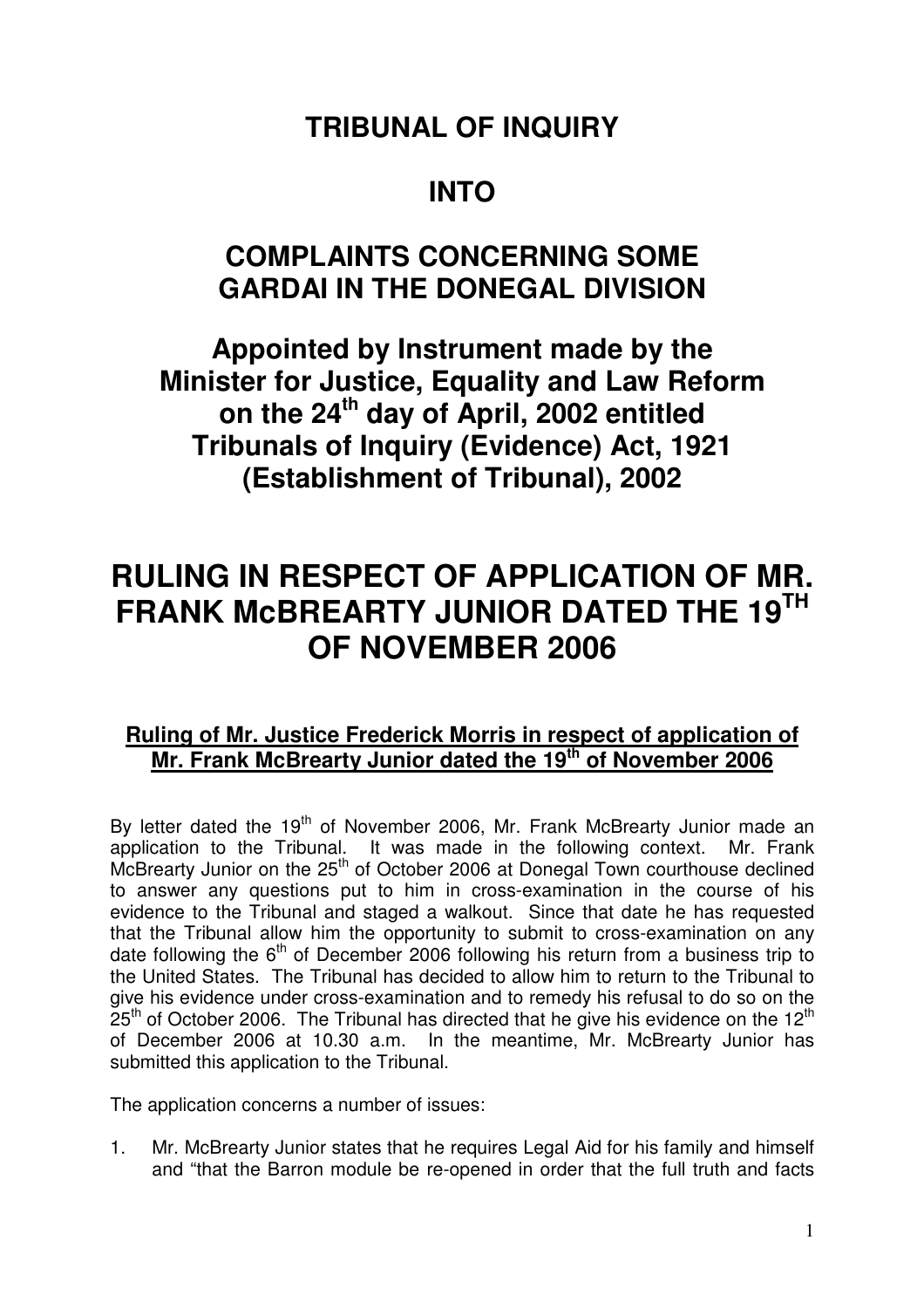come out". The Tribunal has in a number of rulings made clear the position in relation to Legal Aid. The Legal Aid Scheme in its civil or criminal form does not apply to the workings of this Tribunal. At the conclusion of each module or submodule an application for costs may be made on behalf of any party who is legally represented at the Tribunal. That Order will be made by me in the exercise of my discretion as provided pursuant to the provisions of Section 6 of the Tribunals of Inquiry (Evidence) Act 1921 to 2002. The basis upon which that discretion will be exercised is fully set out in the Rulings of the Tribunal as to costs made in respect of various applicants following the publication of the first five reports of the Tribunal. These Rulings are available at the Tribunal's website at www.morristribunal.ie. A number of parties who are represented by solicitors and counsel and who were obliged to maintain representation at the Tribunal over very lengthy periods, have benefited from the making of such orders for costs. In the present sub-module concerning Mr. McBrearty Junior's arrest and detention it was envisaged that the hearings would be of three to four weeks duration. If Mr. McBrearty Junior chose to be legally represented during this period the Tribunal envisages that an application for costs could be ruled upon shortly after the issuing of a report in respect of his detention.

The second element of this paragraph of the application relates to Mr. McBrearty Junior's request that the "Barron Module" be re-opened. The Tribunal has concluded its inquiry into the investigation into the death of the Late Mr. Richard Barron and the progress, management and effectiveness of that Garda investigation thereof with particular reference to the management of informants. Its conclusions are set out in the second report of the Tribunal. Following the publication of that report, orders for costs in favour of various parties, including Mr. McBrearty Junior and his family, were made by the Tribunal in respect of such legal representation as they maintained at the Tribunal when it held its hearings in Donegal Town. I also observed in that ruling that had Mr. McBrearty, Junior and his family been legally represented for the entire period of that module it is most likely that a full order for costs would have been made covering such representation. It is not intended to re-open this module.

2. Detective Inspector Eamon O'Grady, Detective Sergeant Gerard McGrath, Retired Detective Sergeant John Melody and Retired Garda John Fitzpatrick all interviewed Mr. McBrearty Junior whilst he was detained at Letterkenny Garda Station on the 4<sup>th</sup> of December 1996. In the course of that detention, Gardaí maintained that Mr. McBrearty Junior made an alleged confession to the involvement in the death of the Late Mr. Barron to Detective Sergeant Melody and Detective Garda Fitzpatrick. The Tribunal has determined that that statement is false. Its present inquiry is focused on how that statement came to be made. In paragraphs 2 and 3 of his present application, Mr. McBrearty Junior requires that all statements and interview notes taken by the four named Gardaí "over their entire careers" be furnished to him. The Tribunal does not have these documents in its possession. I do not consider this application to be of any assistance to me in my present work. Presumably, what is contemplated is that I should base my conclusions as to how the present statement came into existence by reference to some other events and that I should conduct a trawl through the careers of each of these Gardaí with a view to ascertaining if there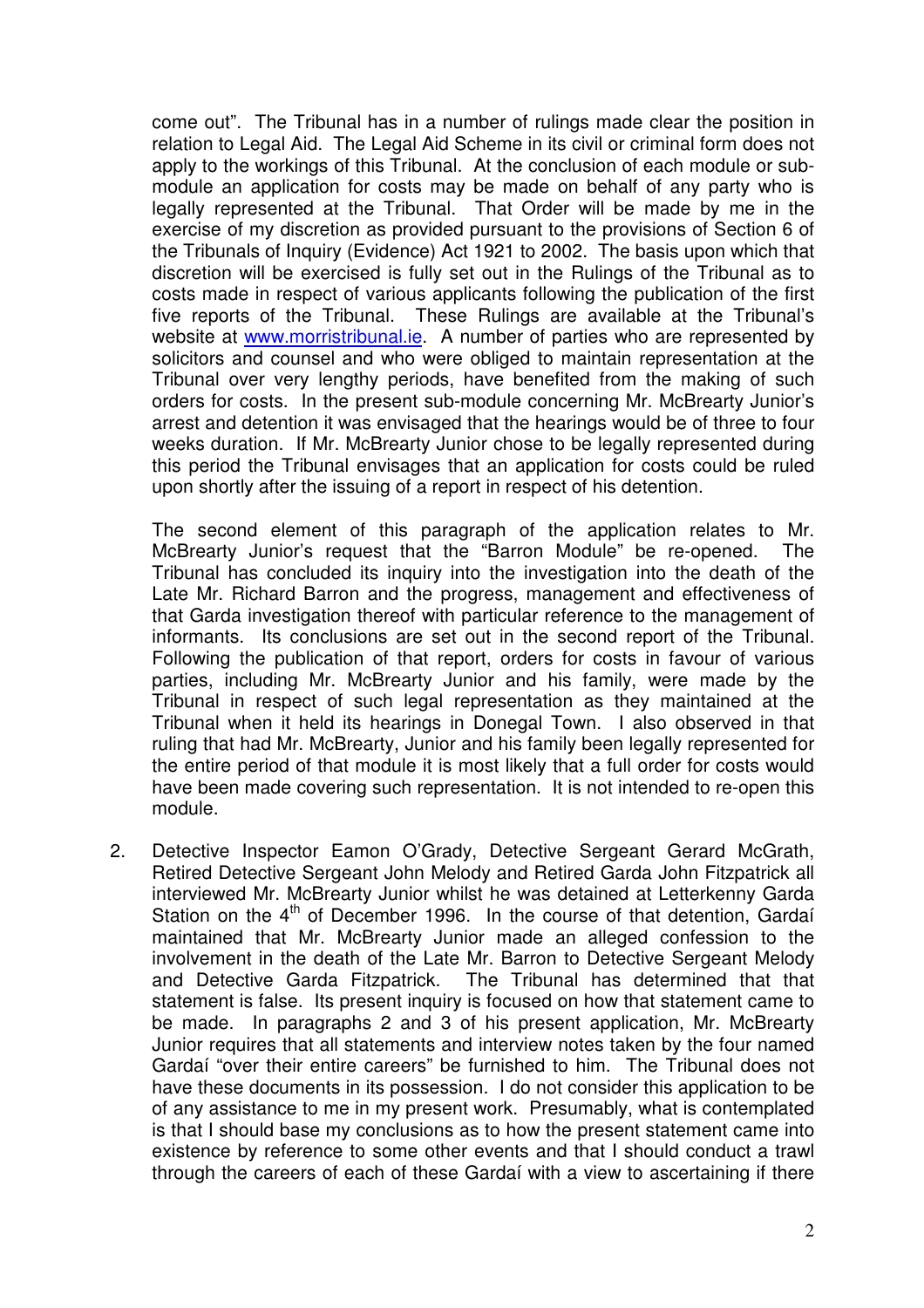are any cases of allegations similar to those made against these Gardaí by Mr. McBrearty Junior and, that I should conclude, if such cases exist, that they acted wrongfully on the occasion of the detention of Mr. McBrearty Junior on the 4<sup>th</sup> of December 1996. I do not consider that such a trawl is relevant or of assistance to the issue which I have to decide in relation to this detention. The primary facts that I have to address arise from the evidence which Mr. McBrearty Junior and the four Gardaí can give to me on their sworn testimony, properly tested under cross-examination and focused upon the real issues concerning this statement. If I thought that other sufficiently cogent, reliable and relevant evidence that would assist me in this aspect of the inquiry lay elsewhere, I would obtain it. The trawl suggested by Mr. McBrearty Junior would be an unwieldy and unreasonable undertaking having regard to the discreet issue with which I am concerned. It would unreasonably extend the work of the Tribunal to areas which are not the subject of the Terms of Reference in respect of issues which are undefined, open ended and without a clear focus. Under its Terms of Reference the Tribunal is directed to complete the inquiry "in as economical a manner as possible and at the earliest possible date consistent with a fair examination of the matters referred to it." As matters stand, I am having considerable difficulty in getting the full story from Mr. McBrearty Junior who is the complainant in respect of his two detentions. The Tribunal has recently exercised considerable time, resources and patience in trying to procure from him his full evidence in relation to what he says happened to him in the course of his detentions. So far, he has not provided the full cooperation which the Tribunal needs in order to investigate his complaints. It is unrealistic to make application to the Tribunal to extend its investigation to other areas when he has failed to complete his evidence in relation to the very issues which are the subject of the Terms of Reference. I will continue to seek the relevant evidence from all parties directly involved in the detentions of Mr. McBrearty Junior in order to ascertain the truth of what happened. The best evidence in that regard is the evidence of Mr. McBrearty Junior and that of the four named Gardaí. In addition, I hope to have the assistance of a number of expert witnesses on document analysis and handwriting. Mr. McBrearty Junior can assist me in that endeavour by submitting to cross-examination as now agreed by him on the  $12<sup>th</sup>$  December 2006. This part of the application is refused.

3. In the fourth paragraph of his application Mr. McBrearty Junior states that he requires to cross-examine seventeen named Gardaí, together with counsel for An Garda Síochána and the Tánaiste and Minister for Justice, Equality and Law Reform, Mr. Michael McDowell, TD. In addition, he seeks the right to crossexamine all handwriting experts and all witnesses who testify in the sub-module relating to Mr. Frank McBrearty Senior. Mr. McBrearty Junior has a right to cross-examine all witnesses called in respect of the sub-module dealing with his arrest and detention. That has never been an issue. He is entitled to exercise that right himself or through solicitor and counsel. If he wishes to call any witnesses who are not on the list of witnesses to be called by the Tribunal, he may make application to the Tribunal in that regard and furnish a list of the names of those witnesses together with a reason as to why each witness should be called and is relevant to the evidence in his sub-module. I will decide as to whether it is appropriate to allow that witness to be called. This is in accordance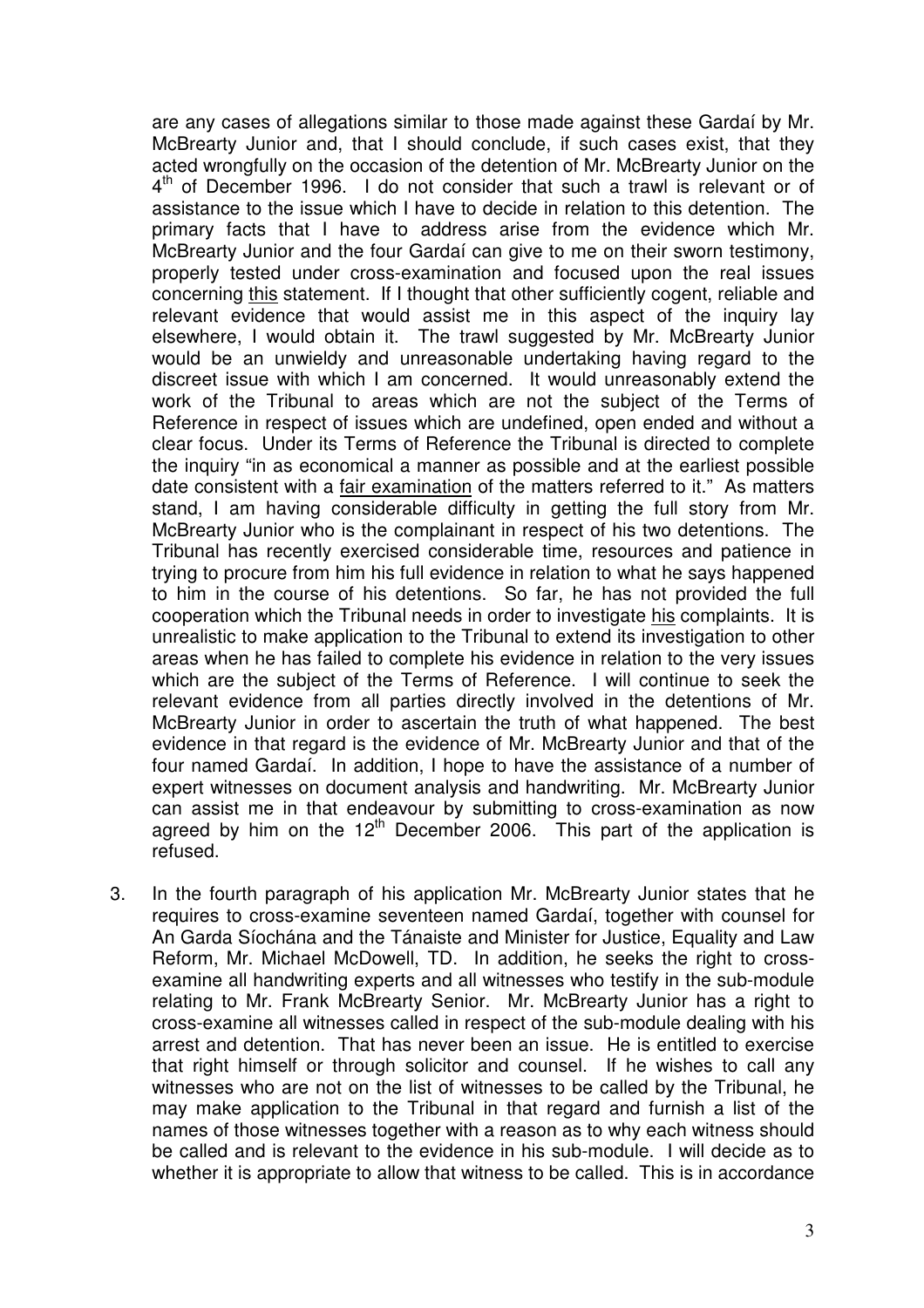with the established practice of the Tribunal. At the moment it is not intended by the Tribunal to call counsel for the Garda Commissioner, or the Tánaiste and Minister for Justice, Equality and Law Reform as witnesses in respect of this sub-module and I would require a further application from Mr. McBrearty Junior setting out particular reasons as to why this position should change before I would permit any change in that regard.

Mr. Frank McBrearty Senior has repeatedly stated in evidence that he would not be cross-examining any witness on his own sub-module. I do not see how Mr. McBrearty Junior has any standing to cross-examine on behalf of his father. Mr. McBrearty Senior has not made any application to me that his son be permitted to cross-examine on his behalf. If he does, I will consider it in the ordinary way.

- 4. The fifth paragraph of Mr. McBrearty Junior's application requires that all transcripts on CD and hardcopy of all the people at the Tribunal who have made allegations against his family and Mr. McBrearty Junior be furnished to him. The transcripts of all the Tribunal's modules with the exception of the Explosives, Ardara and Burnfoot modules, and the detention modules concerning other persons and which did not concern Mr. McBrearty Junior, have been furnished to him. Mr. McBrearty Junior has been furnished with all relevant transcripts. Insofar as a CD ROM or floppy disc version of transcripts already supplied in hardcopy has not been furnished, this will now be done by the Tribunal's administrative staff by arrangement with the stenographers. It should also be noted that in more recent months the daily transcripts of the Tribunal have been available at the Tribunal's website.
- 5. The sixth paragraph of Mr. McBrearty Junior's application "require(s)" that Detective Inspector Eamon O'Grady and Detective Sergeant Gerard McGrath, Retired Detective Sergeant John Melody and Retired Detective Garda Fitzpatrick submit themselves to cross-examination by Frank McBrearty Junior before their legal teams can examine him and requires that "Frank McBrearty Junior is not to be cross-examined until they submit to this request". The Tribunal has already heard the evidence-in-chief of Mr. Frank McBrearty Junior. It wished to proceed immediately to his cross-examination in Donegal Town. Mr. McBrearty Junior refused to be cross-examined by those against whom he has made very serious allegations of assault, verbal abuse, forgery and the fabrication of a false confession against him and/or obtaining a false confession by means of a trick. It is clear that each of these Gardaí either by themselves or through their counsel are entitled to cross-examine Frank McBrearty Junior in relation to these allegations in vindication of their constitutional rights to fairness of procedures as set out in numerous judgements of the Supreme Court. This procedure also accords with the orderly, and efficient running of the business of this, or any other Tribunal, or court. I see no reason to depart from it. Allegations have been made. Those accused are entitled in their defence to challenge the man who made them. Mr. McBrearty Junior has the duty to submit himself to cross-examination. Others in Mr. McBrearty Junior's extended family, including the ladies of the extended Quinn family, (some of them unrepresented) have done so with dignity and courage. The Gardaí in turn will then be examined and cross-examined by counsel to the Tribunal and Mr. McBrearty Junior if he so wishes. This application is refused.